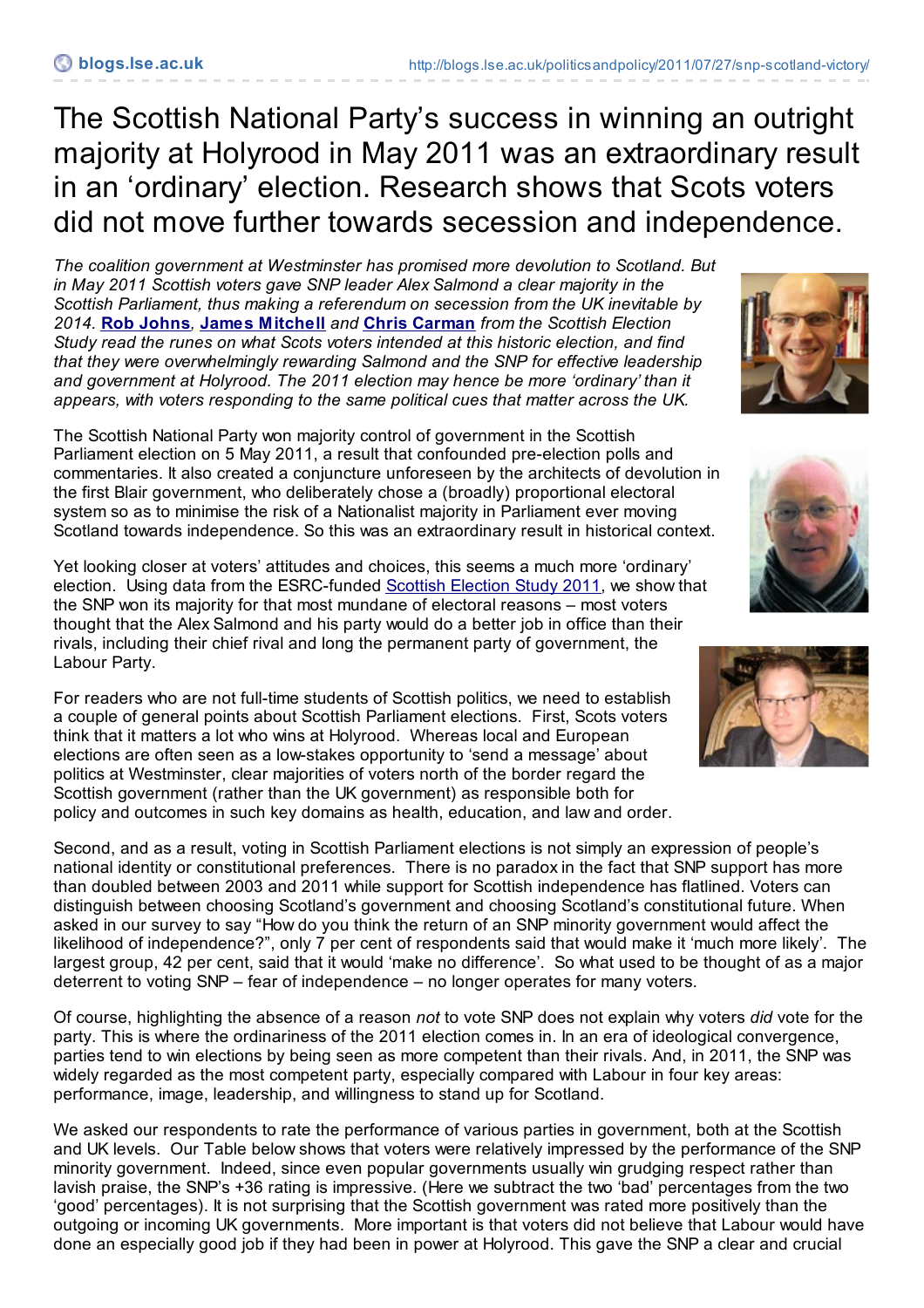## **Table: How Scottish voters rated the performance of the Scottish and UK governments, May 2011**

| The SNP also projected a more                                                                                                                                                                                                                                                               |             |                        |         |         |       |       |  |
|---------------------------------------------------------------------------------------------------------------------------------------------------------------------------------------------------------------------------------------------------------------------------------------------|-------------|------------------------|---------|---------|-------|-------|--|
| positive party image in 2011, as                                                                                                                                                                                                                                                            |             | How good a job done by |         |         |       |       |  |
| our first Chart below<br>demonstrates. Not only was it seen                                                                                                                                                                                                                                 |             | Scottish govt          |         | UK govt |       |       |  |
| as more capable of strong                                                                                                                                                                                                                                                                   |             | SNP                    | Lab if  | Lab     | Con   | LD    |  |
| government, but respondents also<br>rated it as more united, more                                                                                                                                                                                                                           |             | $07 - 11$              | in govt | 97-10   | 2010- | 2010- |  |
| trustworthy, and more interested in                                                                                                                                                                                                                                                         |             | %                      | %       | %       | %     | %     |  |
| ordinary people. Labour's ratings<br>were better than those of the other<br>two top four parties. The Liberal<br>Democrats received especially<br>short shrift from a Scottish<br>electorate unimpressed by their<br>decision to join the Conservatives<br>in coalition. But, in all cases, | Very good   | 14                     | 4       | 5       | 4     | 1     |  |
|                                                                                                                                                                                                                                                                                             | Fairly good | 42                     | 27      | 31      | 18    | 13    |  |
|                                                                                                                                                                                                                                                                                             | Neither     | 25                     | 26      | 19      | 23    | 23    |  |
|                                                                                                                                                                                                                                                                                             | Fairly bad  | 12                     | 25      | 21      | 25    | 26    |  |
|                                                                                                                                                                                                                                                                                             | Very bad-   | 8                      | 18      | 25      | 30    | 36    |  |
| Labour trailed behind voters'<br>evaluations of the SNP.                                                                                                                                                                                                                                    | Good - bad  | $+36$                  | $-12$   | $-10$   | $-33$ | $-48$ |  |
|                                                                                                                                                                                                                                                                                             |             |                        |         |         |       |       |  |





In the May election the role of leaders *inside Scotland* was important for voters. Our second Chart below shows that the SNP's leader, Alex Salmond, was more popular than his main rival for First Minister. Labour leader Ian Gray suffered in terms of profile as well as approval: almost one in five respondents (19%) felt they knew too little about him to offer an opinion, and those that did rate him tended not to be very complimentary.

## **Chart 2: How the popularity of Scotland's political leaders compared with those of their party**